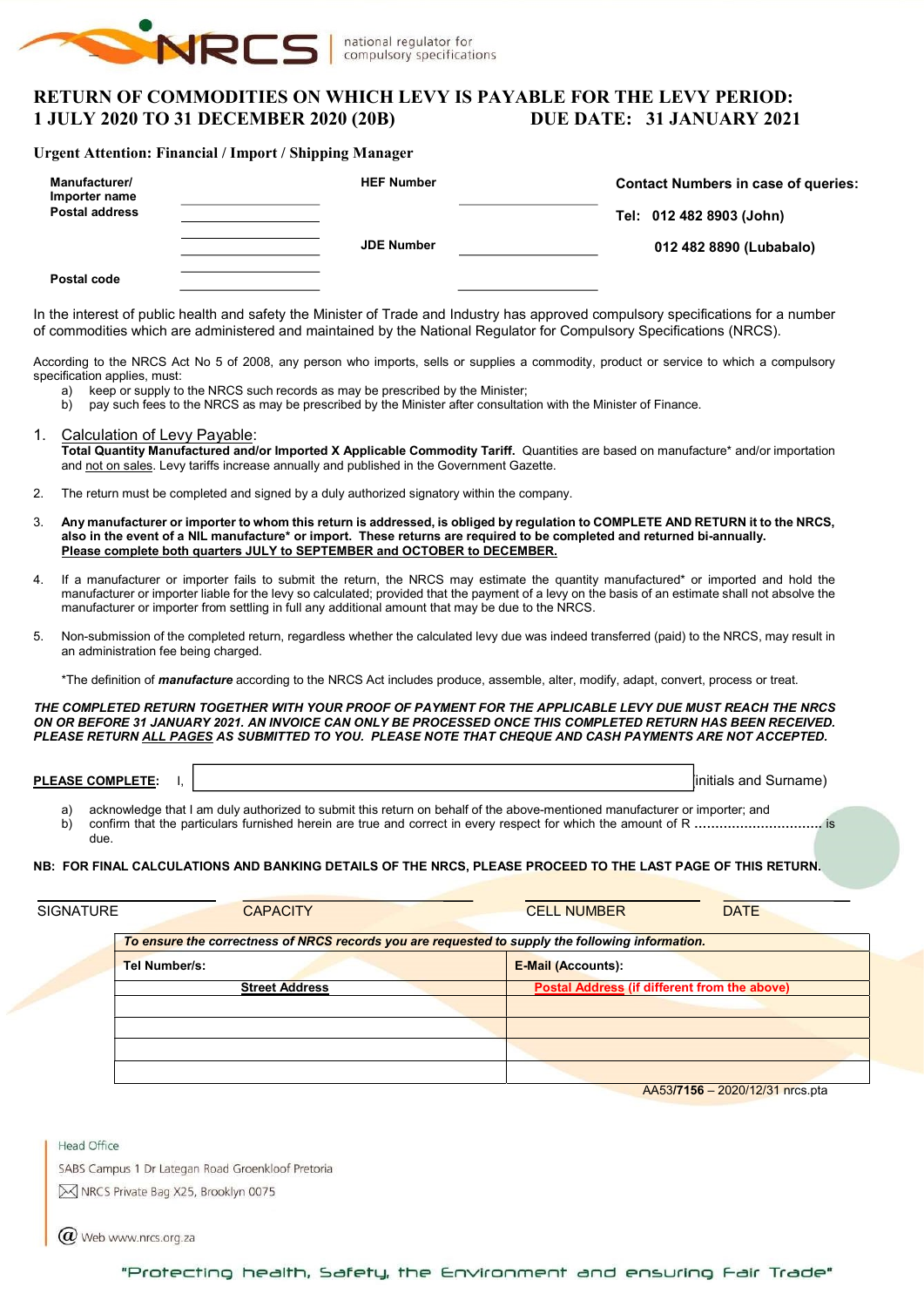## 7156 / July to December 2020 (20B)

|        | <b>MOTOR VEHICLES</b>                                                                                                                          |                                        |                                    |                                        |                                    |       |      |          |              |             |  |
|--------|------------------------------------------------------------------------------------------------------------------------------------------------|----------------------------------------|------------------------------------|----------------------------------------|------------------------------------|-------|------|----------|--------------|-------------|--|
| Code   | Description of commodity                                                                                                                       | Quantity<br>Manufactured<br>Jul to Sep | Quantity<br>Imported<br>Jul to Sep | Quantity<br>Manufactured<br>Oct to Dec | Quantity<br>Imported<br>Oct to Dec | Total | Unit | Tariff   | Levy payable |             |  |
| 85200  | Category N1 (Light Commercial Vehicles)<br>(VC 8024)                                                                                           |                                        |                                    |                                        |                                    |       | Item | R 20,60  |              |             |  |
| 85211  | Category N2 and N3 (Heavy Commercial Vehicles)<br>(VC 8025)                                                                                    |                                        |                                    |                                        |                                    |       | Item | R 299,65 |              |             |  |
| 85222  | Category M1 (Passenger Vehicles)<br>(VC8022)                                                                                                   |                                        |                                    |                                        |                                    |       | Item | R 20,38  |              |             |  |
| 85233  | Category M2 (Buses)<br>(VC 8023)                                                                                                               |                                        |                                    |                                        |                                    |       | Item | R 331,95 |              |             |  |
| 852333 | (VC 8023)<br>Category M3 (Buses)                                                                                                               |                                        |                                    |                                        |                                    |       | Item | R 331,95 |              |             |  |
| 85244  | Category O1 - Trailers, GVM not exceeding 750 kg<br>(VC 8026)                                                                                  |                                        |                                    |                                        |                                    |       | Item | R 35,81  |              |             |  |
| 85255  | Category O2 - Trailers, GVM 750 kg up to 3 500 kg (VC 8026)                                                                                    |                                        |                                    |                                        |                                    |       | Item | R 35,81  |              |             |  |
| 85266  | Category O3 -Trailers, GVM 3 500 kg up to 10 000 kg<br>(VC 8027)                                                                               |                                        |                                    |                                        |                                    |       | Item | R 130,24 |              |             |  |
| 85267  | Category O4 - Trailers, GVM exceeding 10 000 kg<br>(VC 8027)                                                                                   |                                        |                                    |                                        |                                    |       | Item | R 130,24 |              |             |  |
| 85277  | Custom built Bodies and Modifications/ Conversions<br>for vehicles in category M2 (Buses)<br>(VC 8023)                                         |                                        |                                    |                                        |                                    |       | Item | R 331,95 |              |             |  |
| 852777 | Custom built Bodies and Modifications/Conversions<br>for vehicles in category M3 (Buses)<br>(VC 8023)                                          |                                        |                                    |                                        |                                    |       | Item | R 331,95 |              |             |  |
| 85366  | Agricultural Tractors (Slow Moving Vehicles)<br>(VC 8057)                                                                                      |                                        |                                    |                                        |                                    |       | Item | R 225,94 |              |             |  |
| 85377  | Custom built Bodies and Modifications/Conversions<br>for category M1 and N1 (Light Passenger and<br>Commercial Vehicles)<br>(VC8022 & VC 8024) |                                        |                                    |                                        |                                    |       | Item | R 15,44  |              |             |  |
| 85388  | Custom built Bodies and Modifications/Conversions<br>for category N2 (Heavy Commercial Vehicles)<br>(VC 8025)                                  |                                        |                                    |                                        |                                    |       | Item | R 30,88  |              |             |  |
| 85399  | Custom built Bodies and Modifications/Conversions<br>(VC 8025)<br>for category N3 (Heavy Commercial Vehicles)                                  |                                        |                                    |                                        |                                    |       | Item | R 42,86  |              |             |  |
| 85400  | Motor Cycles $L1 - L7$<br>(VC 9098)                                                                                                            |                                        |                                    |                                        |                                    |       | Item | R 61,01  |              |             |  |
|        |                                                                                                                                                |                                        |                                    |                                        |                                    |       |      |          |              | Page 3 of 5 |  |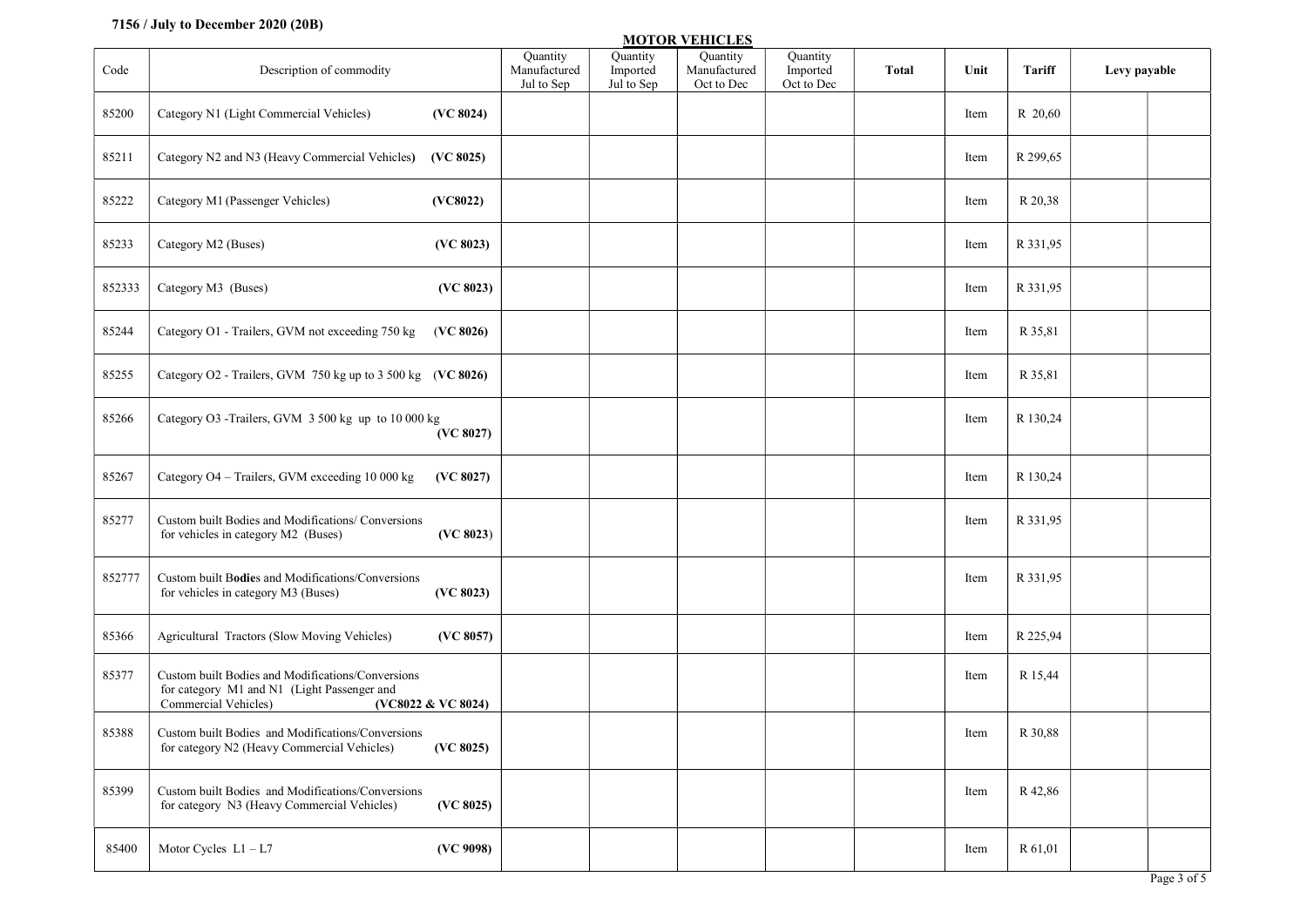#### REPLACEMENT BRAKE / FRICTION MATERIAL – MOTOR VEHICLES

| Code | Description of commodity                                                                                                                             | Quantity<br>Manufactured<br>Jul to Sep | Quantity<br>Imported<br>Jul to Sep | Quantity<br>Manufactured<br>Oct to Dec | Quantity<br>Imported<br>Oct to Dec | Total | Unit     | Tariff             | Levy payable |  |
|------|------------------------------------------------------------------------------------------------------------------------------------------------------|----------------------------------------|------------------------------------|----------------------------------------|------------------------------------|-------|----------|--------------------|--------------|--|
| 8528 | Replacement disc brake pad for categories M1 and N1<br>road vehicles (including minibuses)<br>(VC 8053)                                              |                                        |                                    |                                        |                                    |       | Axle set | R <sub>0</sub> .77 |              |  |
| 8534 | Replacement disc brake pad for categories M2<br>(excluding minibuses) M3, N2, N3, O2 O3 and<br>(VC 8053)<br>O <sub>4</sub> road vehicles             |                                        |                                    |                                        |                                    |       | Axle set | R8,66              |              |  |
| 8530 | Replacement roll-stock friction material for categories<br>M, N and O road vehicles (including minibuses)<br>(VC 8053)                               |                                        |                                    |                                        |                                    |       | Per 1 m  | R <sub>0</sub> .64 |              |  |
| 8529 | Replacement brake shoe friction material segment<br>for categories M, N and O road vehicles,<br>(VC 8053)<br>and minibuses                           |                                        |                                    |                                        |                                    |       | Segment  | R <sub>0.23</sub>  |              |  |
| 8535 | Replacement brake shoe friction material segment<br>for categories M2 (excluding minibuses),<br>(VC 8053)<br>M3, N2, N3, O2, O3 and O4 road vehicles |                                        |                                    |                                        |                                    |       | Segment  | R <sub>0,71</sub>  |              |  |

#### REPLACEMENT LIGHTS & SAFETY GLASS – MOTOR VEHICLES

| Code | Description of commodity                                                    | Quantity<br>Manufactured<br>Jul to Sep | Quantity<br>Imported<br>Jul to Sep | Quantity<br>Manufactured<br>Oct to Dec | Quantity<br>Imported<br>Oct to Dec | <b>Total</b> | Unit | Tariff            | Levy payable |  |
|------|-----------------------------------------------------------------------------|----------------------------------------|------------------------------------|----------------------------------------|------------------------------------|--------------|------|-------------------|--------------|--|
| 8610 | Replacement secondary lights for motor vehicles<br>(VC 8050)                |                                        |                                    |                                        |                                    |              | Item | R2,40             |              |  |
| 8611 | (VC 8049)<br>Replacement headlights for motor vehicles                      |                                        |                                    |                                        |                                    |              | Item | R3,66             |              |  |
| 8612 | Replacement incandescent lamps for motor vehicles (VC 8048)                 |                                        |                                    |                                        |                                    |              | Item | R <sub>0,15</sub> |              |  |
| 8615 | (VC 8048)<br>Replacement halogen lamps for motor vehicles                   |                                        |                                    |                                        |                                    |              | Item | R <sub>0,31</sub> |              |  |
| 8613 | Replacement safety glass (laminated) for use in road vehicles<br>(VC 8051)  |                                        |                                    |                                        |                                    |              | Item | R3,66             |              |  |
| 8614 | Replacement safety glass (toughened) for use in motor vehicles<br>(VC 8051) |                                        |                                    |                                        |                                    |              | Item | R2,40             |              |  |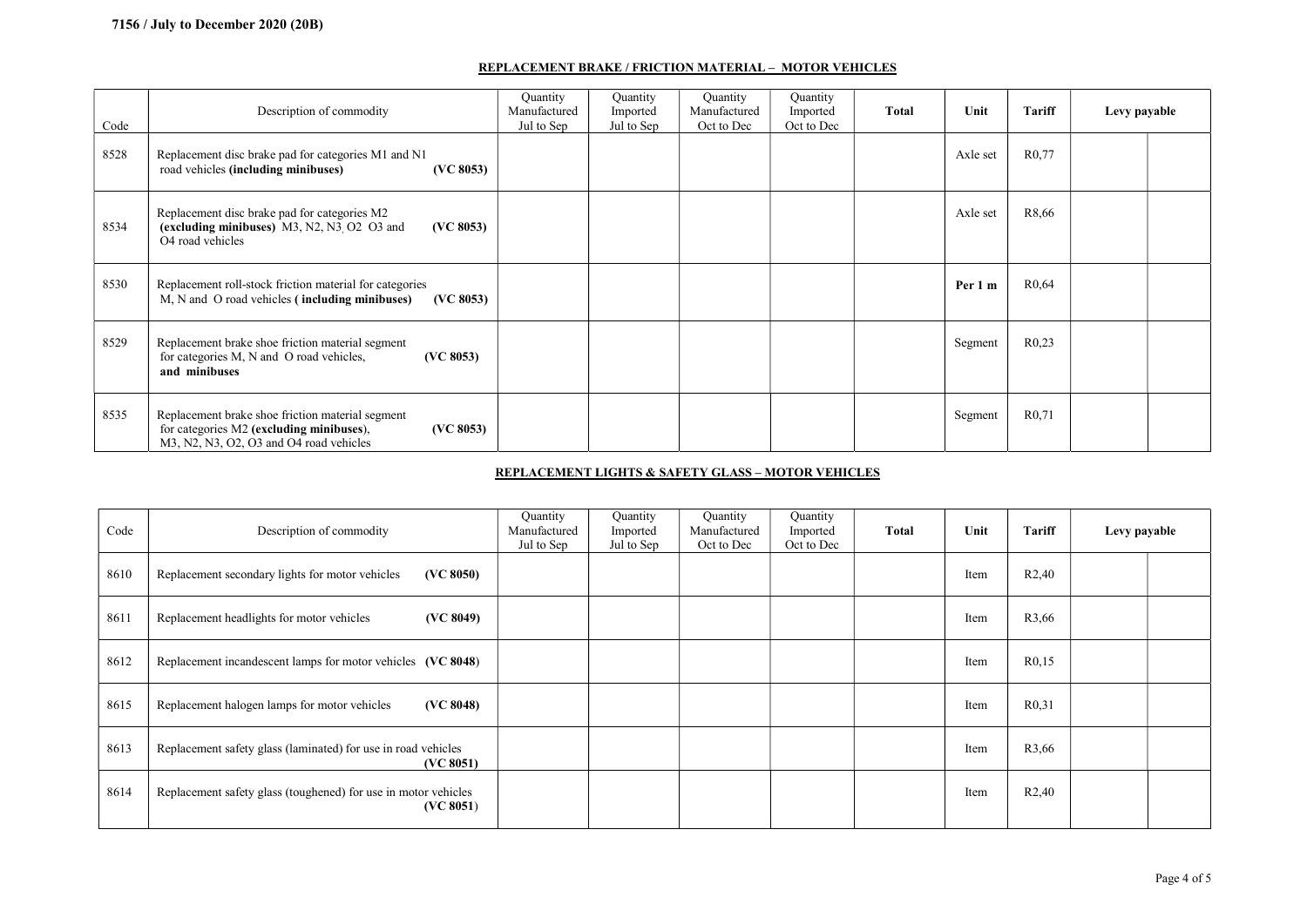#### MOTORING REQUISITES

## PLEASE NOTE: TOTAL QUANTITY TO BE ROUNDED OFF TO THE NEXT FULL UNIT (e.g. 45 liters of 100 liter = 1 UNIT)

| Code | Description of commodities                                                                     | Quantity<br>Manufactured<br>Jul to Sep | Quantity<br>Imported<br>Jul to Sep | Quantity<br>Manufactured<br>Oct to Dec | Quantity<br>Imported<br>Oct to Dec | Total | Unit           | Tariff             | Levy payable |  |
|------|------------------------------------------------------------------------------------------------|----------------------------------------|------------------------------------|----------------------------------------|------------------------------------|-------|----------------|--------------------|--------------|--|
| 3610 | Hydraulic brake and clutch fluid<br>(VC 8013)                                                  |                                        |                                    |                                        |                                    |       | 100 liter      | R8,78              |              |  |
| 3611 | Ball type couplings and towing brackets for<br>towing caravans and light trailers<br>(VC 8065) |                                        |                                    |                                        |                                    |       | Item           | R3,74              |              |  |
| 8210 | Child restraining devices for use in motor vehicles<br>(VC 8033)                               |                                        |                                    |                                        |                                    |       | Item           | R <sub>12,76</sub> |              |  |
| 8410 | Elastomeric cups and seals for hydraulic brake<br>(VC 8080)<br>systems - Loose                 |                                        |                                    |                                        |                                    |       | <b>Per 100</b> | R9,52              |              |  |
| 8411 | Elastomeric cups and seals for hydraulic brake<br>$systems - kit form$<br>(VC 8080)            |                                        |                                    |                                        |                                    |       | Per Kit        | R <sub>0</sub> ,42 |              |  |
| 8510 | Safety helmets for motor cyclists<br>(VC 8016)                                                 |                                        |                                    |                                        |                                    |       | Item           | R4,28              |              |  |

#### **TYRES**

| Code | Description of commodities                                          | Ouantity<br>Manufactured<br>Jul to Sep | Quantity<br>Imported<br>Jul to Sep | Quantity<br>Manufactured<br>Oct to Dec | Quantity<br>Imported<br>Oct to Dec | <b>Total</b> | Unit | Tariff             | Levy payable |  |
|------|---------------------------------------------------------------------|----------------------------------------|------------------------------------|----------------------------------------|------------------------------------|--------------|------|--------------------|--------------|--|
| 8230 | New tyres - for passenger vehicles and their trailers<br>(VC 8056)  |                                        |                                    |                                        |                                    |              | Item | R <sub>0</sub> ,31 |              |  |
| 8231 | New tyres - for commercial vehicles and their trailers<br>(VC 8059) |                                        |                                    |                                        |                                    |              | Item | R <sub>0</sub> ,42 |              |  |